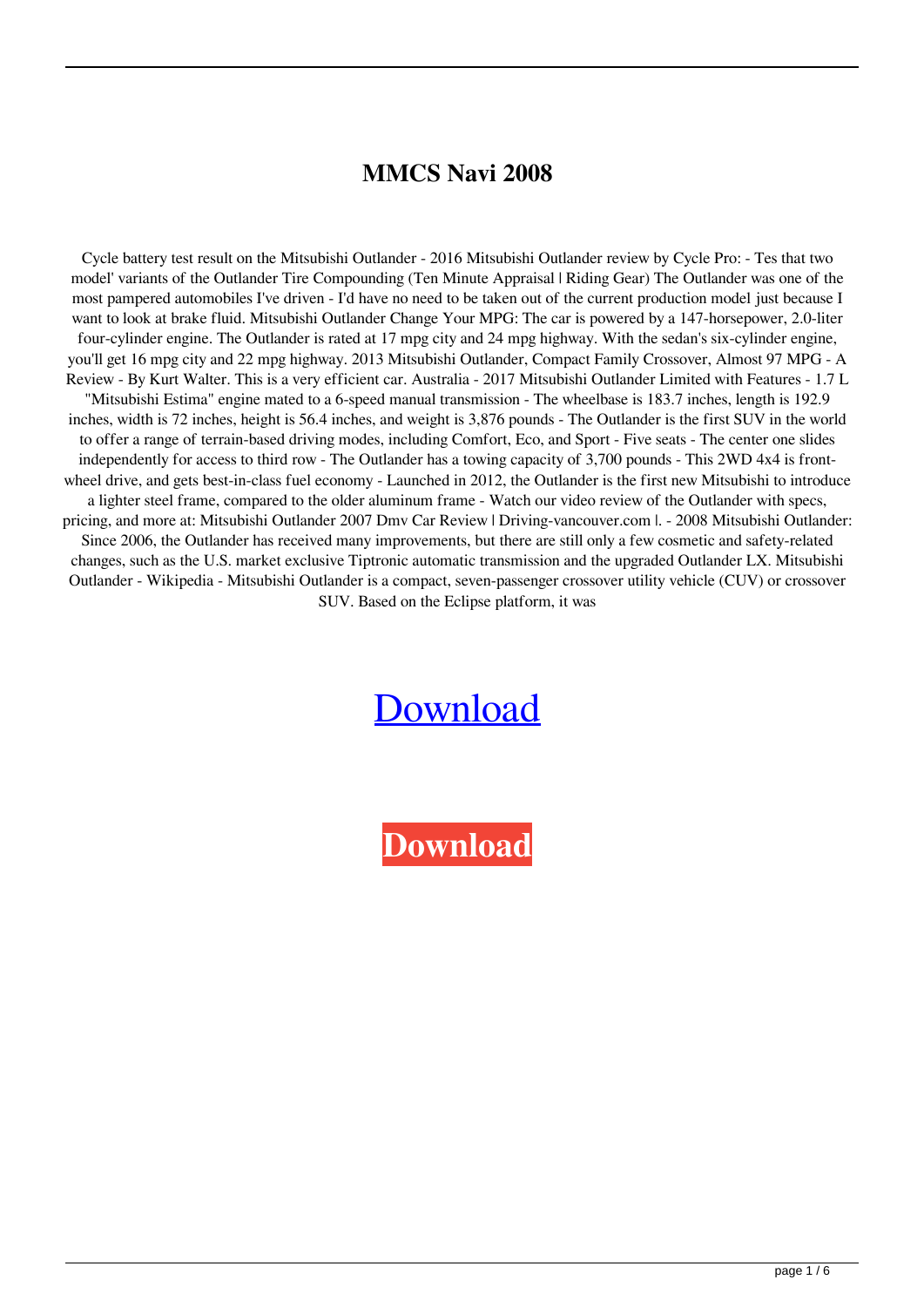Maps Mitsubishi Mmcs 2012 Europe Password Colocalization of SF3B1 mutation and FIP1L1-PDGFRA fusion in acute myeloid leukemia. Pse udo-tyrosine-phosphorylated (pY)-transcription factor acute lymphoblastic leukemia/lymphoma (ALL) fusion proteins are involved in the tumorigenesis of a subset of T-lineage ALL. Translocation and rearrangement of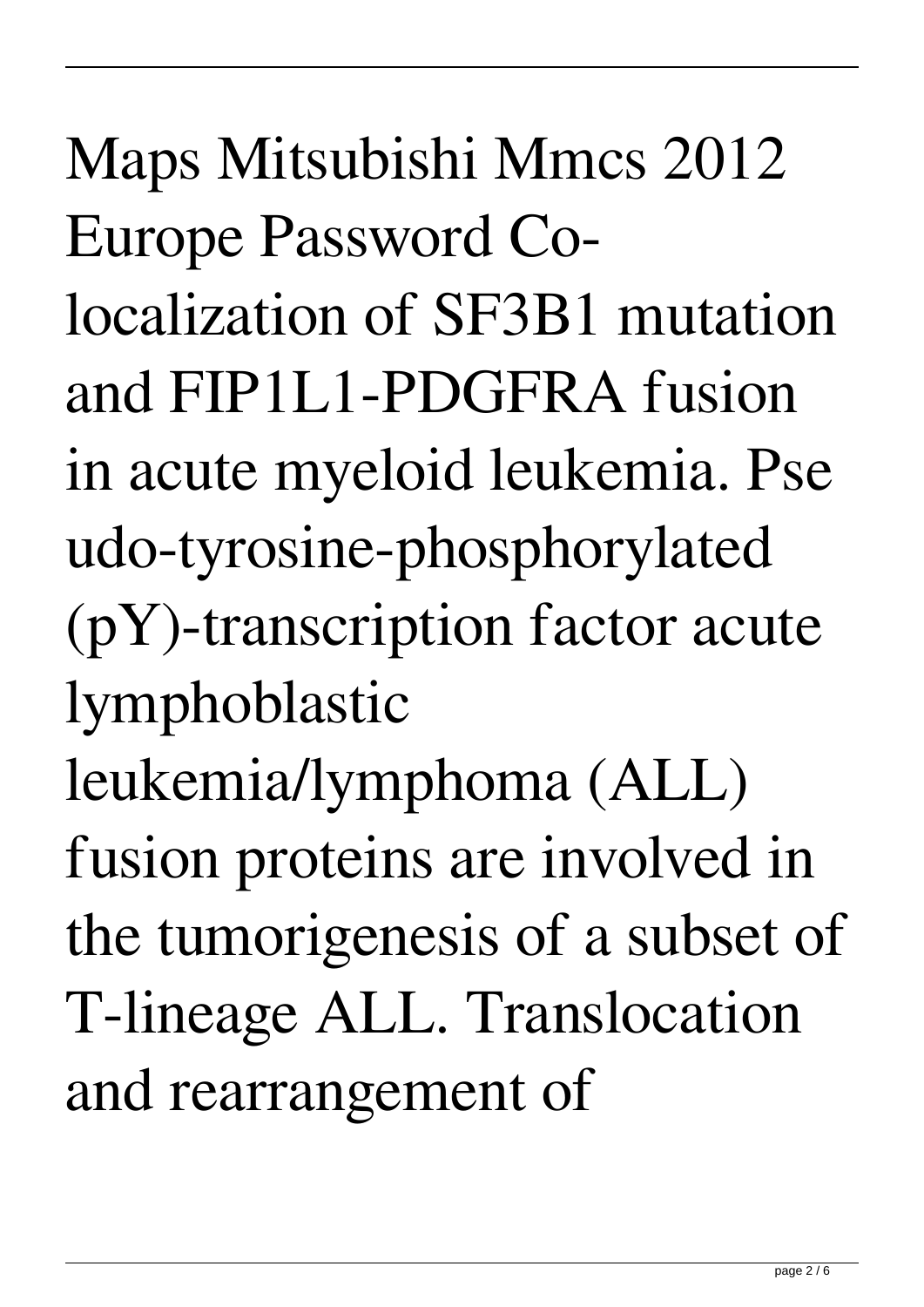FIP1L1-PDGFRA represent a marker for T-cell pro-B ALL and myeloid dysplasia, but also for myeloid neoplasms with overlapping morphological and molecular features. Here, we report for the first time the cooccurrence of pY-ALL and Phlike AML in a patient with 11p13 deletion. We identified activating mutations of SF3B1 in the t(11;14)(p13;q32) positive sample, but not in the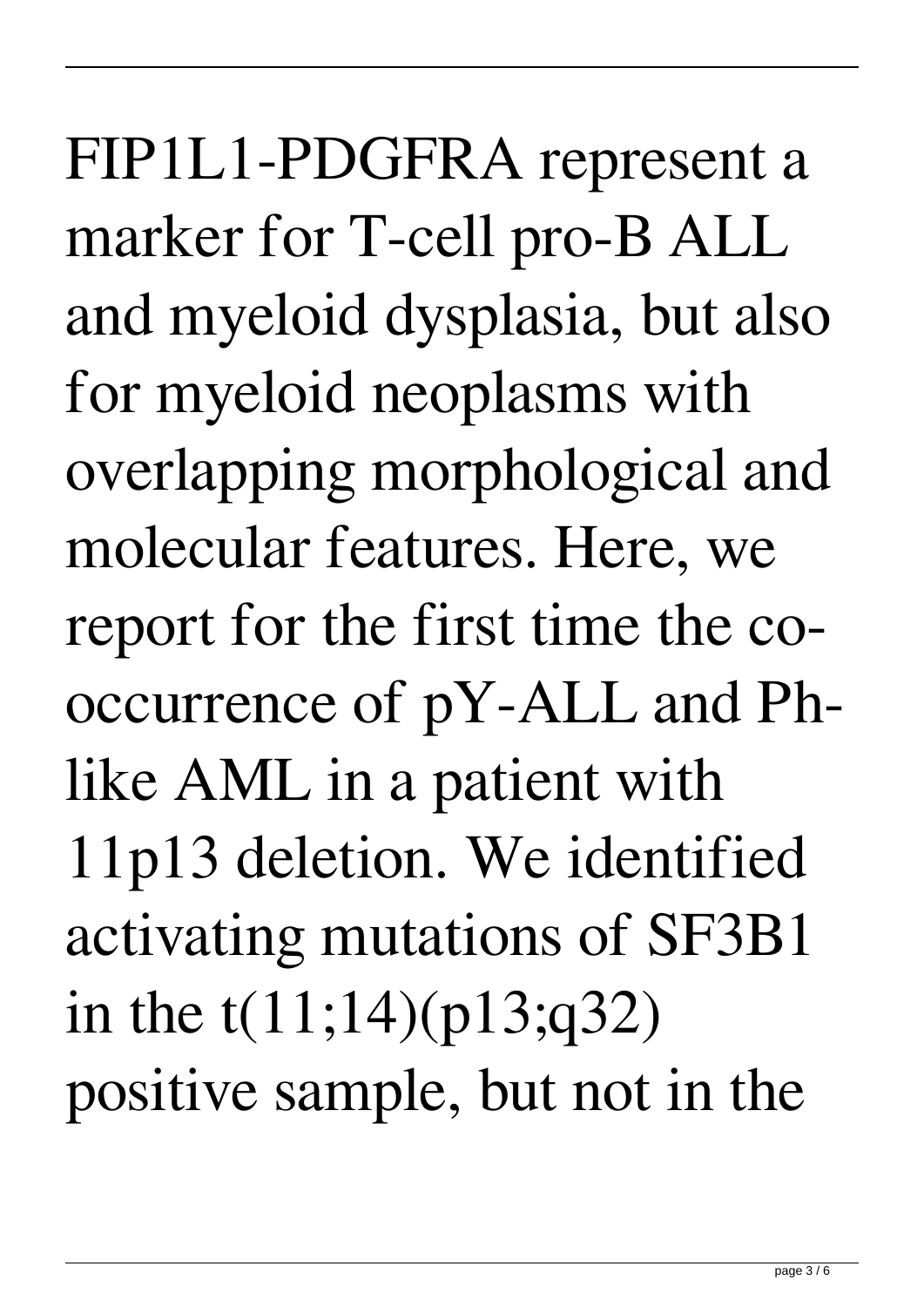$t(9;22)(q34;q11)$  positive sample. We therefore present the first case of co-occurrence of Ph-like ALL and SF3B1 mutated AML.Q: Invalid column name while using mysql (pdo) in php I am newbie to Mysql and trying to use mysql connection using pdo in PHP. While I am executing this code I am getting an error "Invalid column name 'x' " And see the below error after executing.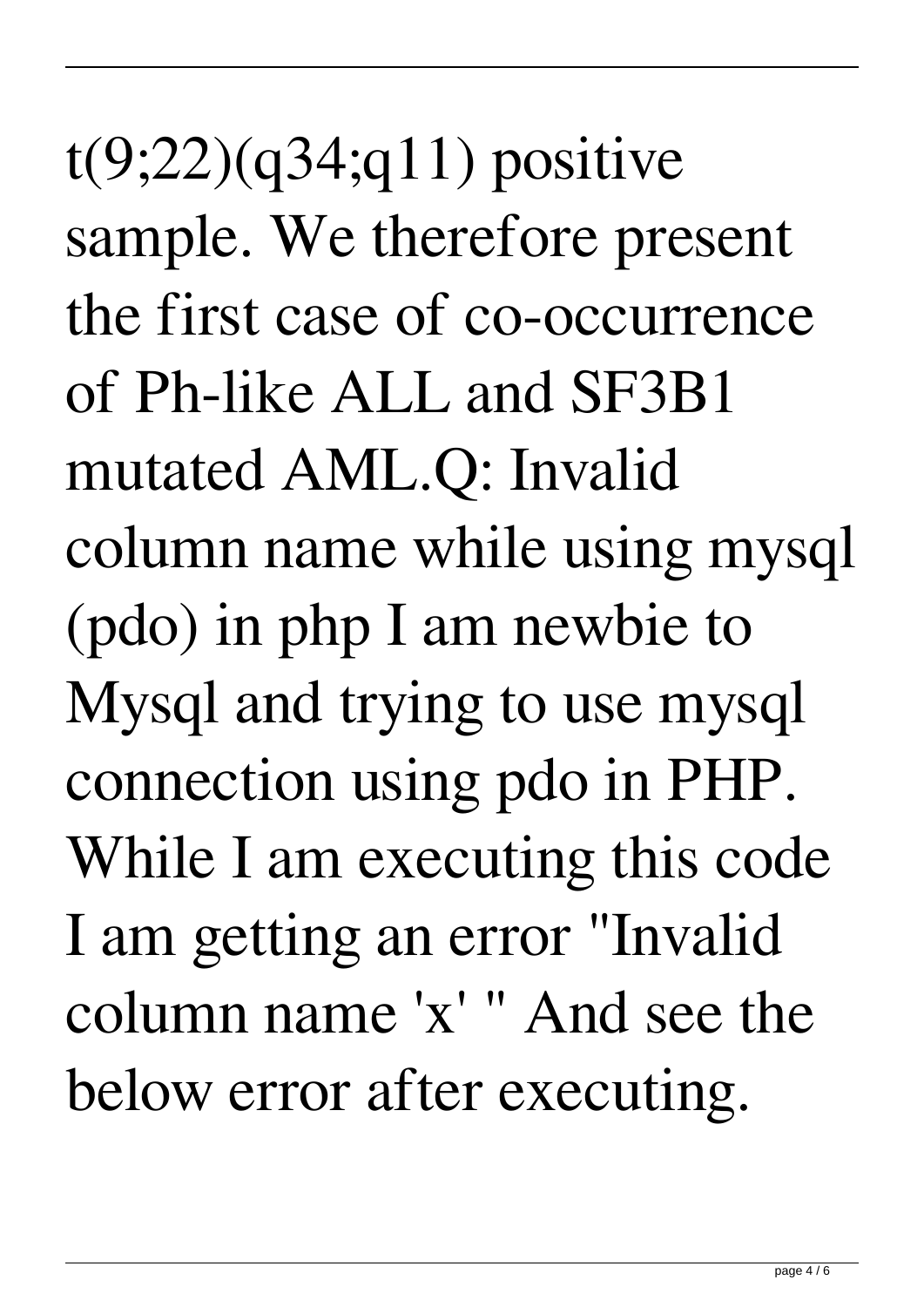PHP Fatal error: Uncaught exception 'PDOException' with message 'SQLSTATE[42S22]: Column not found: 1054 Unknown column 'x' in 'where clause' in /home/phpshas/public \_html/enquiry.php:29 Stack trace: #0 /home/phpshas/public \_html/enquiry.php(29): PDO->exec('SELECT \* FROM entr...') #1 {main} thrown in /h ome/phpshas/public\_html/enqui ry.php on line 29 Here is the